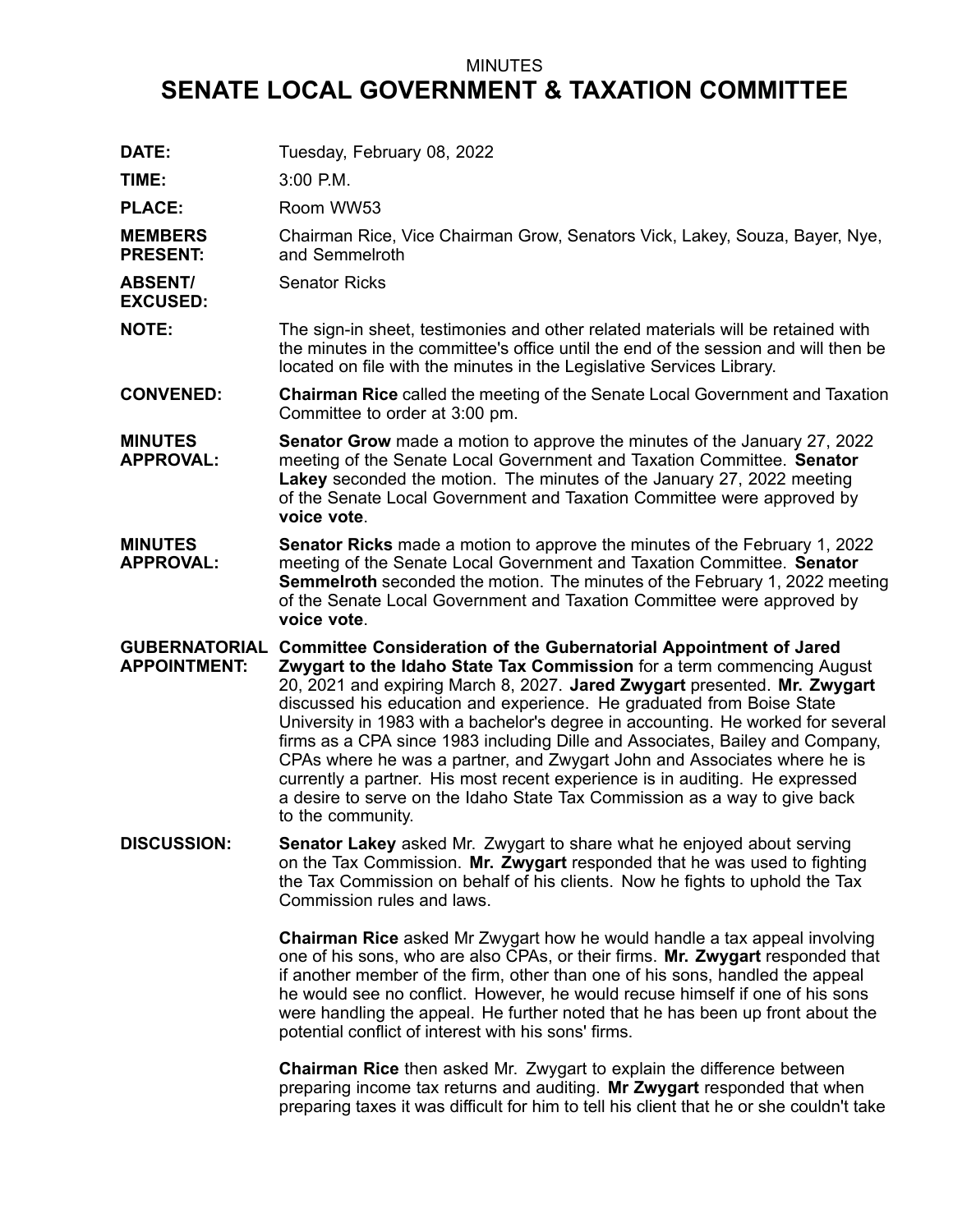<sup>a</sup> particular deduction. In auditing you make certain the individual or company is keeping the books properly. **Chairman Rice** thanked Mr. Zwygart for his willingness to serve and said the committee would consider his appointment to the Idaho State Tax Commission within the next week.

## **PASS THE** Chairman Rice passed the gavel to Vice Chairman Grow.

**GAVEL:**

**DOCKET NO. 35-0000-2100 Income Tax Administration Rules**. **Tom Shaner**, Tax Research Manager, Idaho State Commission, presented. He explained that these rules are in keeping with the governor's request for agencies to review 20 percent of their administrative rules on <sup>a</sup> five year cycle. The rules addressed in this docket include: income taxes; tax administration; sales and use taxes; property tax administration; motor fuel taxes; hotel, motel and campground taxes; mine license taxes; beer and wine taxes; and cigarette and tobacco taxes. **Mr. Shaner** explained that many of these rules were written prior to the internet. Everything was in the rules. As <sup>a</sup> result of the Red Tape Reduction Act, they realized that much of this did not need to be in the rules since it was in statute or on the website.

> The changes to section 35.01.01.075 reflect that the tax rates applied to the Idaho taxable income of an individual, trust or estate are listed at https://tax.idaho.gov/indrate. What remains in this section is that the tax rates for individuals, trusts and estates are pursuant to Idaho Code §63-3024.

> Section 35.01.01.263 states that the first \$264,000 in guaranteed payments from <sup>a</sup> S corporation and partnership to <sup>a</sup> non-resident individual are considered as income. Rather than include this in the rules, the rule now references the website and provides that the amounts of guaranteed payments that are sourced as compensation for services are listed at https://tax.idaho.gov/guarpay.

Section 35.01.01.300 addresses the corporate tax rates. Rather than include <sup>a</sup> table of the rates in the rules, the rule references the website where the rates are listed.

- **DISCUSSION: Senator Souza** asked Mr. Shaner whether she was missing changes to beer and wine taxes, tobacco taxes and others that he mentioned in his presentation. **Mr. Shaner** explained that there were no changes to those sections of the rules.
- **MOTION: Senator Lakey** moved to approve **Docket No. 35-0000-2100**. **Senator Nye** seconded the motion. The motion to approve **Docket No. 35-0000-2100** carried by **voice vote**.
- **H 472 Income Taxes - Amends existing law to update references to the Internal Revenue Code regarding unemployment benefits and the recognition of marriage**. **Tom Shaner**, Tax Research Manager, Idaho State Tax Commission, presented. **Mr Shaner** explained that **H 472** was the annual bill to conform the Idaho Income Tax Act to the Internal Revenue Code (IRC). By conforming to the IRC we avoid duplication. Furthermore, deviations from the IRC can create confusion and extra work for taxpayers, tax preparers and tax software developers. The effects of nonconformity that pose the biggest problems for the Tax Commission are the potential for an increase in audits, litigation, and general confusion among taxpayers. **Mr. Shaner** further explained that Idaho's income tax code uses the IRC definition of adjusted gross income. He noted that Idaho has typically conformed to the IRC annually, with the exception of the bonus depreciation expense and net operating loss provisions. **Mr. Shaner** cited the specific statutes, in part, that adopt conformity. First, Idaho Code § 63-3002 states the intent of the legislature to, insofar as possible, make the Idaho Income Tax Act conform to the IRC's measurement of taxable income. Idaho Code § 63-3011 defines "gross income" in accordance with the IRC. Idaho